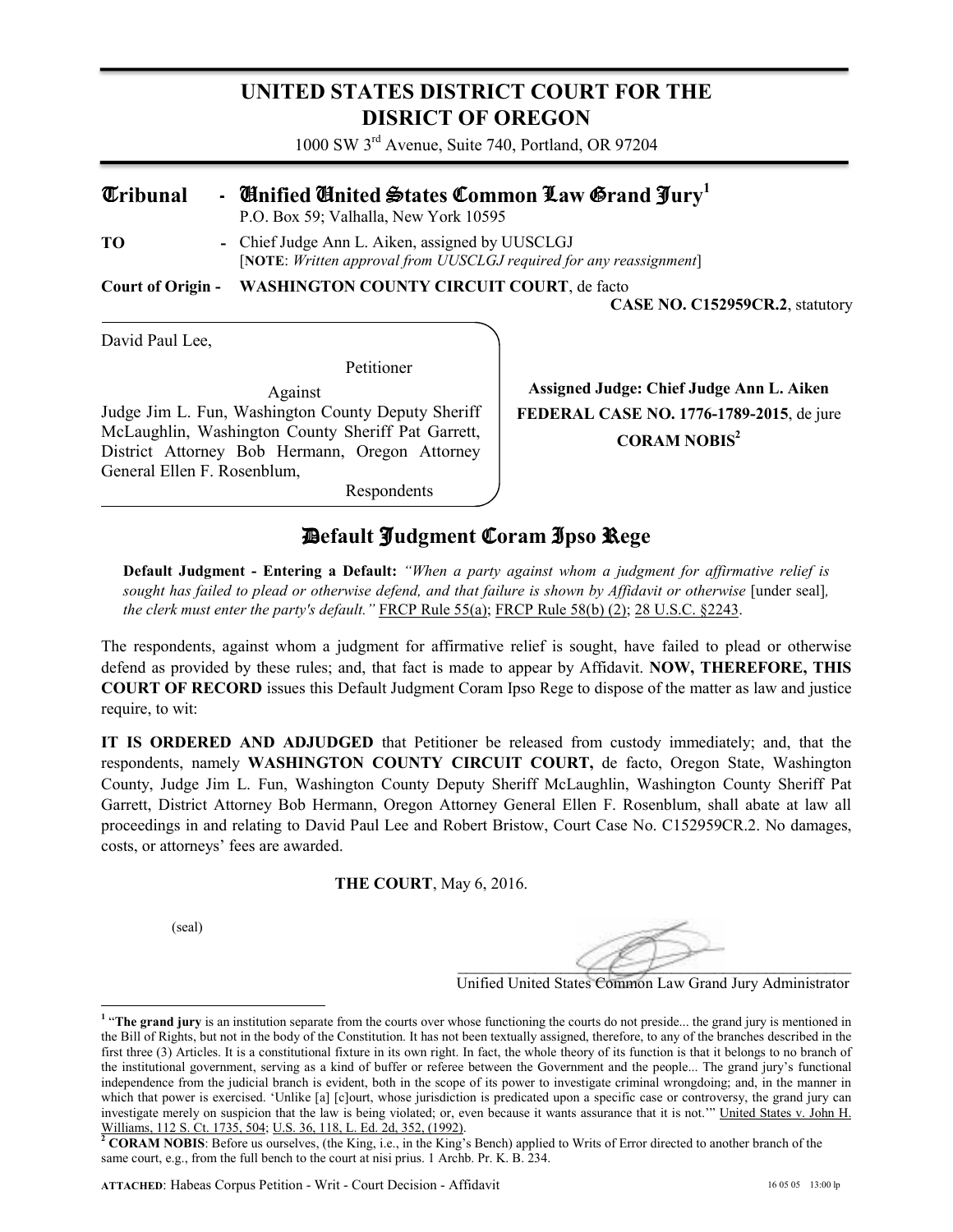# **Affidavit of Robert Bristow**

I, Robert Bristow, Affiant, being of lawful age, qualified and competent to testify to, and having firsthand knowledge of the following facts, do hereby swear that the following facts are true, correct and not misleading:

On January 26, 2016, at or about  $11:00_{AM}$  I arrived at the US District Court for the District of Oregon at Portland, Oregon; asked for a copy of the 1<sup>st</sup> page of each of six (6) documents the Unified United States Common Law Grand Jury served in the Case of Dwight Leonard Hammond and Steven Dwight Hammond Case No. 1776-1789-2015 de jure, CASE NO. 6:10-CR-60066-aa, statutory showing the time stamp when these documents were filed with the court: 1.) Writ of Habeas Corpus Order to Show Cause & Writ Certiorari; 2.) Petition for Habeas Corpus for Cause; 3.) Affidavit of William Joseph Goode; 4.) Default Judgment Coram Ipso Rege; 5.) Affidavit for Default Judgment; 6.) Default Judgment Coram Ipso Rege; .

The Clerk of Court did a computer search; gave me a full copy of the complaint papers against the Hammonds; I informed the clerk this is not what I wanted.

15 The Clerk of Court did a further search; told me the papers I asked for were not listed as being on file; told me I needed to be an attorney in order to receive these papers if they were found.

I asked for a written or typed and signed statement from the clerk to that effect; the Clerk denied my request immediately.

I informed the Clerk that I would be filing an Affidavit concerning this matter; the Clerk refused to give me 20 her name or any other information.

Robert Bristow

25

5

10

### **NOTARY**

County, on this  $L/H$  day of  $\overline{P}b$ . 2016, before me, In Oregon State,  $\delta$   $\mu$ ,  $\delta$ , NLWE DUF  $\mathbb{Q}$  , the undersigned Notary Public, personally appeared Robert Bristow, to me known to be the living man described herein, who executed the forgoing instrument, and has sworn before 30 me that he executed the same as his free will, act and deed.

Notary

My commission expires: May 26 2018

(Notary seal)



35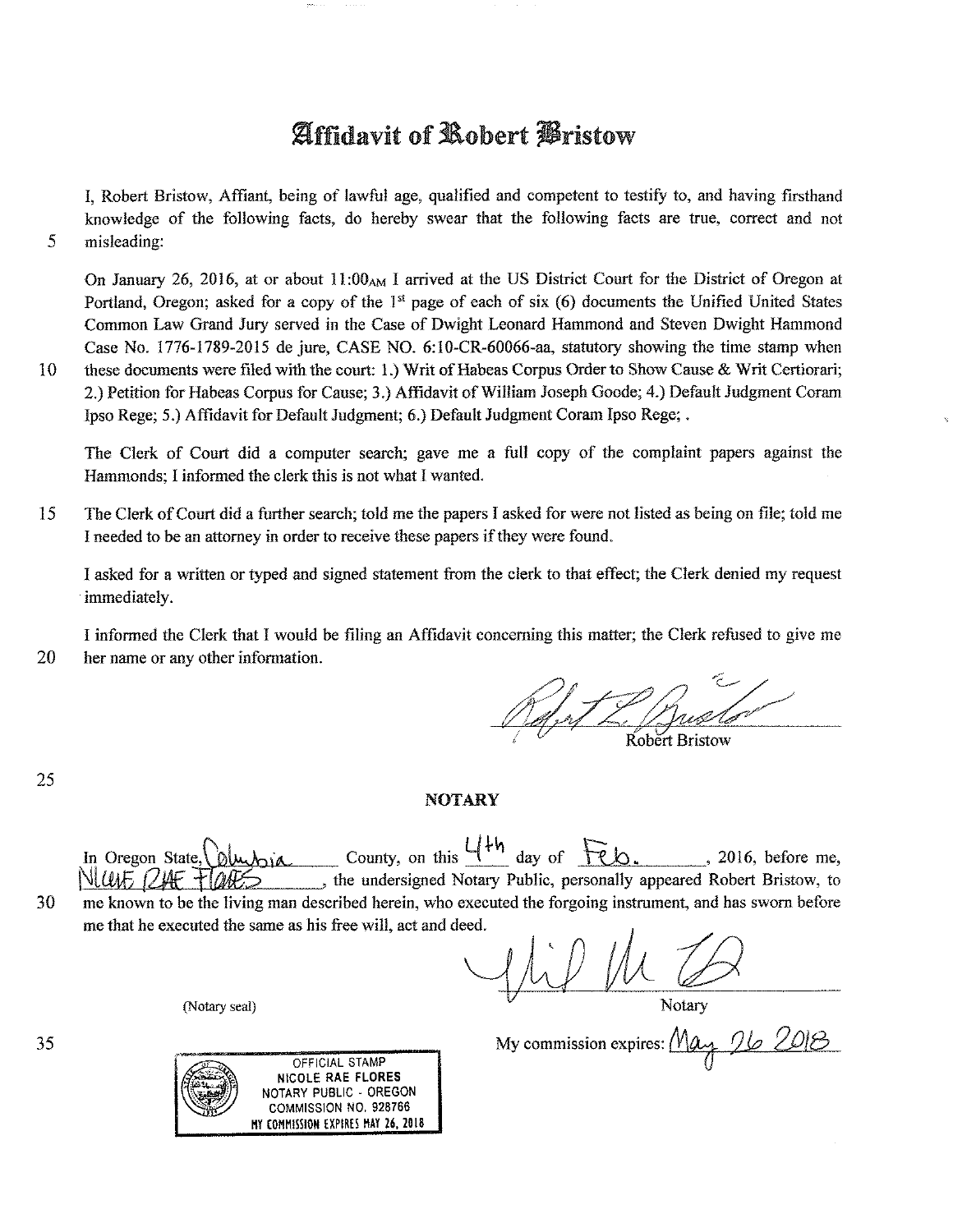# **UNITED STATES DISTRICT COURT FOR THE DISTRICT OF OREGON**

1000 SW 3rd Avenue, Suite 740, Portland, OR 97204

# T**ribunal** - U**nified** U**nited** S**tates** C**ommon** L**aw** G**rand** J**ury<sup>1</sup>**

P.O. Box 59; Valhalla, New York 10595

**TO -** Chief Judge Ann L. Aiken, assigned by UUSCLGJ [**NOTE**: *Written approval from UUSCLGJ required for any reassignment*]

**Court of Origin - WASHINGTON COUNTY CIRCUIT COURT**, de facto

**CASE NO. C152959CR.2**, statutory

David Paul Lee,

Petitioner

Against

Judge Jim L. Fun, Washington County Deputy Sheriff McLaughlin, Washington County Sheriff Pat Garrett, District Attorney Bob Hermann, Oregon Attorney General Ellen F. Rosenblum,

**Assigned Judge: Chief Judge Ann L. Aiken FEDERAL CASE NO. 1776-1789-2015**, de jure **CORAM NOBIS<sup>2</sup>**

Respondents

# D**efault** J**udgment** C**oram** I**pso** R**ege**

FRCP Rule 55**<sup>1</sup>** ; Rule 58 (b) 2**<sup>1</sup>** ; 28 USC 2243

10

 $\overline{a}$ 

5

**COMES NOW THE ABOVE-ENTITLED COURT OF RECORD** to review the record; summarily determine the facts; and, dispose of the matter as law and justice require.**<sup>3</sup>**

Habeas Corpus has been called "The Great Writ of Liberty". Historically, that is a side issue. In the early days, Habeas Corpus was not connected with the idea of Liberty. It was a useful device in the struggle for control

<sup>&</sup>lt;sup>1</sup> "The grand jury is an institution separate from the courts over whose functioning the courts do not preside... the grand jury is mentioned in the Bill of Rights, but not in the body of the Constitution. It has not been textually assigned, therefore, to any of the branches described in the first three (3) Articles. It is a constitutional fixture in its own right. In fact, the whole theory of its function is that it belongs to no branch of the institutional government, serving as a kind of buffer or referee between the Government and the people... The grand jury's functional independence from the judicial branch is evident, both in the scope of its power to investigate criminal wrongdoing; and, in the manner in which that power is exercised. 'Unlike [a] [c]ourt, whose jurisdiction is predicated upon a specific case or controversy, the grand jury can investigate merely on suspicion that the law is being violated; or, even because it wants assurance that it is not."" United States v. John H. Williams, 112 S.Ct. 1735, 504; U.S. 36, 118, L.Ed.2d, 352, (1992).

**<sup>2</sup> CORAM NOBIS**: Before us ourselves, (the King, i.e., in the King's Bench) applied to Writs of Error directed to another branch of the same court, e.g., from the full bench to the court at nisi prius. 1 Archb. Pr. K. B. 234.

**<sup>3</sup>** 28 U.S.C. §2243.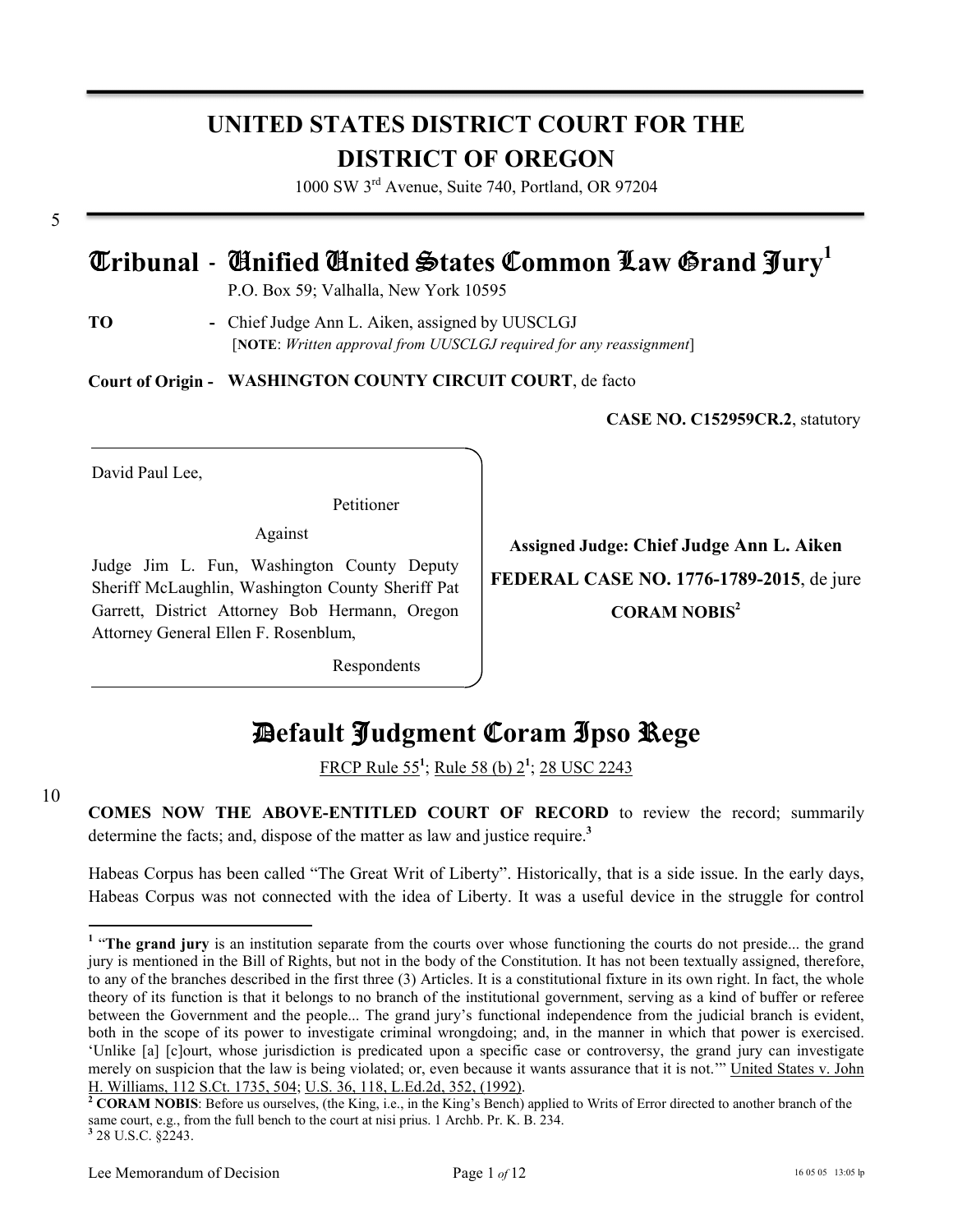- 15 between common law and equity courts. By the middle of the fifteenth century, the issue of Habeas Corpus, together with privilege, was a well-established way to remove a cause from an inferior court where the defendant could show some special connection with one of the central courts, which entitled him to have his case tried there.<sup>4</sup> In the early seventeenth century, The Five Knights' Case<sup>5</sup> involved the clash between the Stuart claims of prerogative and the common law; and, was, in the words of one of the judges, *"the greatest cause that I ever*  20 *knew in this court.*<sup>56</sup> Over the centuries the Writ became a viable bulwark between the powers of government
- and the rights of the people in both England and the United States.

## **CONTENTS**

- 25 I. Summary II. Jurisdiction of this Court III. Exhaustion of Administrative Procedure IV. Comity V. Petition 30 VI. Findings of fact
	- VII. Conclusions of law
	- VIII. Conclusion Summary

## **I. SUMMARY**

#### 35

Oliver Wendell Holmes once wrote, *"I long have said there is no such thing as a hard case. I am frightened weekly; but, always, when you walk up to the lion and lay hold, the hide comes off; and, the same old donkey of a question of law is underneath."***<sup>7</sup>** Duty falls upon this court of record to lay hold of the lion; unhide the underlying question of law; and, dispose of the matter as law and justice require.**<sup>8</sup>**

- 40 On January 29, 2016, David Paul Lee, a People of the United States, filed in the above-entitled court of record a Petition for Writ of Habeas Corpus by a People in constructive custody. The Petition invited this court's inquiry into the following:
	- A. The cause of the restraint
	- B. The jurisdictional basis of the restraint
- 45 C. Prosecutorial vindictiveness
	- D. Reasonable apprehension of restraint of Liberty
	- E. Strict compliance with statutory requirements
	- F. Diminishment of rights
	- G. Charges of common barratry, maintenance and Champerty
- 50 The Petition presented issues of both fact and law. It did not appear from the Application that the applicant was not entitled thereto; therefore, this court ordered the respondents to show cause why the Writ should not be

 **4** De Vine (1456) O. Bridg. 288; Fizherbert, Abridg., sub tit. "Corpus cum Causa".

**<sup>5</sup>** Darnel's Case, 3 St. Tr. 1.

**<sup>6</sup>** Ibid., at 31 per Doderidge J.

**<sup>7</sup>** 1 *Holmes-Pottock Letters* 156.

**<sup>8</sup>** 28 U.S.C. §2243.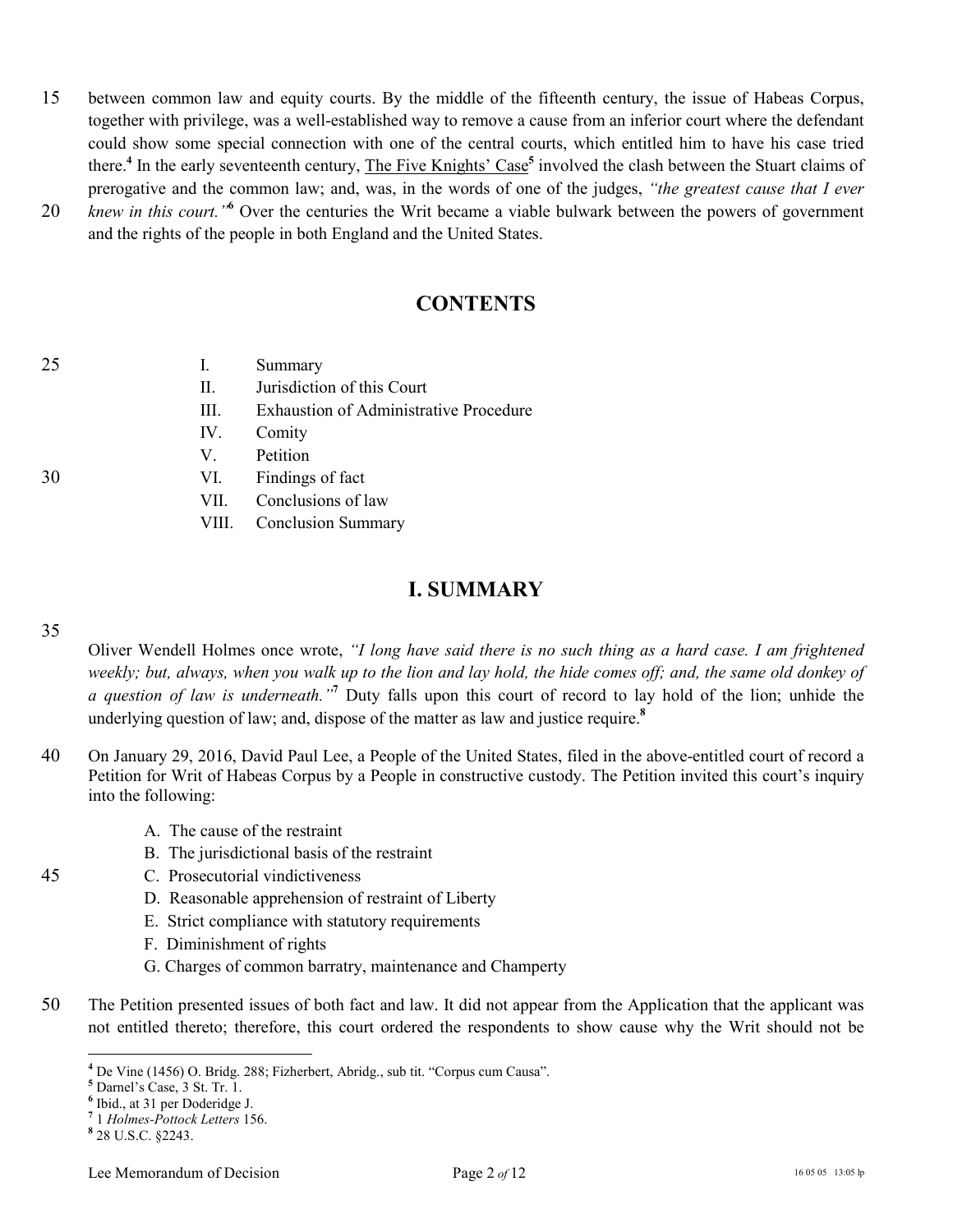granted. Explicit Return instructions were included as part of the Order to Show Cause to enable the respondents to fulfill the Order. All respondents were duly<sup>9</sup> served with the Petition and Order to Show Cause. The record shows that no respondent made any Return; no respondent requested more time to answer; and, no respondent 55 provided any objection to the proceedings.

 $\overline{a}$ 

## **ANALYSIS:**

## **II. JURISDICTION OF THIS COURT**  T**ribunal**- U**nified**U**nited**S**tates**C**ommon** L**aw**G**rand**J**ury:<sup>10</sup>**

60 It is the duty of any court to determine whether it has jurisdiction even though that question is not raised, in order for the exercise of jurisdiction to constitute a binding Decision that the court has jurisdiction.**<sup>11</sup>** We fulfill that duty by examining the sovereign power creating the court.

But, first, what is a court? It is the person and suit of the sovereign; the place where the sovereign sojourns with his regal retinue, wherever that may be. Further, a court is an agency of the sovereign; created by it directly or 65 indirectly under its authority; consisting of one or more officers; established and maintained for the purpose of hearing and determining issues of law and fact regarding legal rights and alleged violations thereof; and, of applying the sanctions of the law; and, authorized to exercise its powers in the course of law at times and places previously determined by lawful authority.**<sup>12</sup>** The source of the authority is acknowledged by the Preamble of the Constitution for the United States of America.**<sup>13</sup>** The People of the United States, acting in sovereign capacity,

*"ordain***<sup>14</sup>** *and establish***<sup>15</sup>** 70 *this Constitution for the United States of America."* The Constitution contains nothing that would diminish the sovereign**<sup>16</sup>** power of the People; and, no State may presume to do so.**<sup>17</sup>**

Further, the United States of America, and each Member State, is a Republic,**<sup>18</sup>** which means that the People may act either directly or through their representatives.**<sup>19</sup>** Here the sovereign People are acting directly. Beyond

12 Isbill v. Stovall, Tex.Civ.App., 92 S.W.2d 1067, 1070; Black's 4<sup>th</sup>, p425.

<sup>&</sup>lt;sup>9</sup> Duly: According to law; in both form and substance. Black's 6<sup>th</sup>.

**<sup>10</sup>***"The grand jury is an institution separate from the courts over whose functioning the courts do not preside... the grand jury is mentioned in the Bill of Rights, but not in the body of the Constitution. It has not been textually assigned, therefore, to any of the branches described in the first three* (3) *Articles. It is a constitutional fixture in its own right. In fact, the whole theory of its function is that it belongs to no branch of the institutional government, serving as a kind of buffer or referee between the Government and the people... The grand jury's functional independence from the judicial branch is evident, both in the scope of its power to investigate criminal wrongdoing; and, in the manner in which that power is exercised. 'Unlike [a] [c]ourt, whose jurisdiction is predicated upon a specific case or controversy, the grand jury can investigate merely on suspicion that the law is being violated; or, even because it wants assurance that it is not.'"* United States v. John H. Williams; 112 S.Ct. 1735; 504 U.S. 36; 118 L.Ed.2d 352; 1992.

**<sup>11</sup>** State ex rel. Missouri Gravel Co. v. Missouri Workmen's Compensation Commission, 113 S.W.2d 1034, 234 Mo.App. 232.

**<sup>13</sup>** U.S. CONSTITUTION, PREAMBLE: *"We the people of the United States, in Order to form a more perfect Union, establish Justice, insure domestic Tranquility, provide for the common defence, promote the general Welfare, and secure the Blessings of Liberty to ourselves and our Posterity, do ordain and establish this Constitution for the United States of America."*

<sup>&</sup>lt;sup>14</sup> ORDAIN: ...to enact a constitution or law. Black's  $6<sup>th</sup>$ .

<sup>&</sup>lt;sup>15</sup> ESTABLISH: ...to create, ratify or confirm... Black's  $6<sup>th</sup>$ .

<sup>&</sup>lt;sup>16</sup> ... at the Revolution, the sovereignty devolved on the people; and, they are truly the sovereigns of the country; but, they are sovereigns without subjects... with none to govern but themselves... Chisholm v. Georgia (U.S.) 2 Dall 419, 454, 1 LEd 440, 455, 2 Dall (1793) pp 471-472.

<sup>&</sup>lt;sup>17</sup> Where rights secured by the Constitution are involved, there can be no rule making or legislation which would abrogate them. Miranda v. Arizona, 384 U.S. 436, 491; The State cannot diminish rights of the people. Hertado v. California, 100 U.S. 516; the enumeration in the Constitution of certain rights shall not be construed to deny or disparage others retained by the people. Constitution for the United States of America, Amendment IX; The powers not delegated to the United States by the Constitution, nor prohibited by it to the States, are reserved to the States respectively; or, to the people. The Constitution for the United States of America, Amendment X.

**<sup>18</sup>** *"The United States shall guarantee to every State in this Union a Republican Form of Government*…*"* Constitution for the United States, Article IV, Section 4.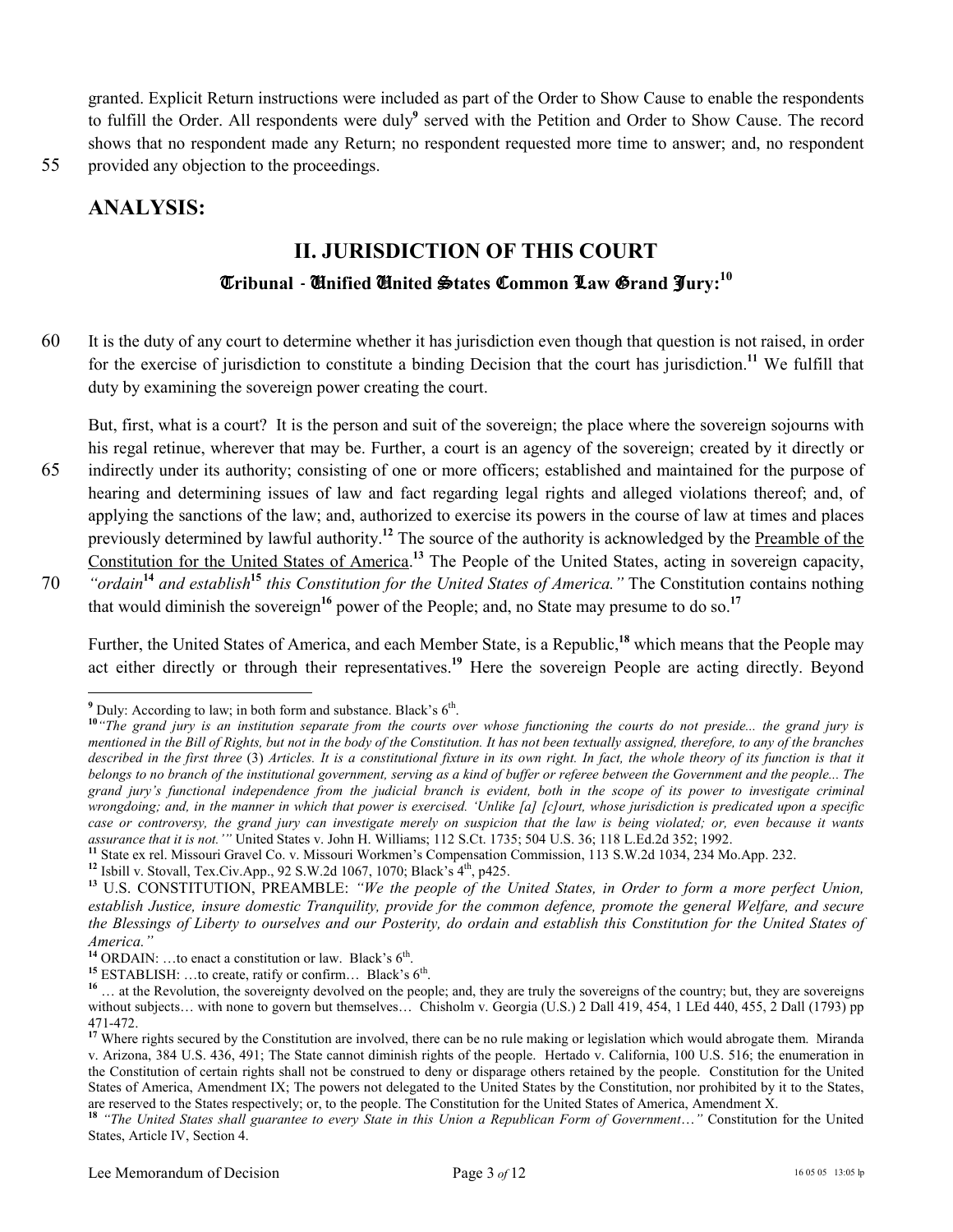ordaining and establishing the Constitution, what are the powers of the People? The People retain all powers to self-determine and exercise rights.**<sup>20</sup>** 75 The essence of the People's sovereignty distills to this: The decree of the sovereign makes law.**<sup>21</sup>**

Some have argued that the People have relinquished sovereignty through various contractual devices in which rights were not expressly reserved. However, that cannot hold because rights are unalienable.**<sup>22</sup>** The People retain all rights of sovereignty at all times.**<sup>23</sup>** The exercise of sovereignty by the People is further clarified when one

- 80 considers that the Constitutional government agencies have no genuine sovereign power of their own. All just authority of the Constitutional government agencies is solely that to which the People consent.**<sup>24</sup>** In the Petition, the petitioner identifies himself as *"a People***<sup>25</sup>** *of the United States"*. As such he decrees the law for this court; and, ultimately, for this court as a court of record. This, then, is the sovereign power by which this court is created. The Constitution for the United States of America mandates that: *"The judicial Power***<sup>26</sup>** *shall extend to*
- 85 *all Cases, in Law and Equity, arising under this Constitution, the Laws of the United States, and Treaties made, or which shall be made, under their Authority..."***<sup>27</sup>** This is a case in law, i.e., proceeding according to the common law in a court of record. This case arises under the Constitution and the Laws of the United States. It follows that "the judicial power" of [the People of] the United States "shall extend" to this case. Therefore, it is the Grand Jury, as arbiter, that shall be enforcer of the law. We read:
- 90 "*If any of our civil servants shall have transgressed against any of the people in any respect; and, they shall ask us to cause that error to be amended without delay; or, shall have broken some one of the articles of peace or security; and, their transgression shall have been shown to four* (4) *Jurors of the aforesaid twenty five* (25)*; and, if those four* (4) *Jurors are unable to settle the transgression, they shall come to the twenty-five* (25)*, showing to the Grand Jury the error*  95 *which shall be enforced by the law of the land."* Magna Carta, June 15, A.D. 1215, 61.

 $\overline{a}$ 

Justice Powell, in United States v. Calandra, 414 U.S. 338, 343 (1974), stated: *"The institution of the grand jury is deeply rooted in Anglo-American history;* [n3] *In England, the grand jury* 

**<sup>19</sup>** GOVERNMENT: Republican government: One in which the powers of sovereignty are vested in the People; and, are exercised by the People, either directly or through representatives chosen by the People to whom those powers are specially delegated. In re Duncan, 139 U.S. 449, 11 S. Ct. 573, 35 L. Ed. 219; Minor v. Happersett, 88 U.S. 21, Wall 162, 22 L. Ed. 627; Black's 6<sup>th</sup>.

<sup>&</sup>lt;sup>20</sup> The people of this State, as the successors of its former sovereign, are entitled to all the rights which formerly belonged to the King by his prerogative. Lansing v. Smith, 4 Wend. 9 (N.Y.) (1829), 21 Am.Dec. 89 10C Const. Law Sec. 298; 18 C Em.Dom. Sec. 3, 228; 37 C Nav. Wat. Sec. 219; Nuls Sec. 167; 48 C Wharves Sec. 3, 7.

**<sup>21</sup>** The very meaning of "sovereignty" is that the decree of the sovereign makes law. American Banana Co. v. United Fruit Co., 29 S.Ct. 511, 513, 213 U.S. 347, 53 L. Ed. 826, 19 Ann.Cas. 1047.

**<sup>22</sup>** UNALIENABLE: Not subject to alienation; the characteristic of those things which cannot be bought, or sold, or transferred from one person to another, such as rivers, and public highways, and certain personal rights; e. g., Liberty. Unalienable: incapable of being aliened; that is, [not capable of being] sold and transferred. Black's 4th 1891.

**<sup>23</sup>** RESERVATION OF SOVEREIGNTY: *"*[15](b) … *The Tribe's role as commercial partner with petitioners should not be confused with its role as sovereign. It is one thing to find that the Tribe has agreed to sell the right to use the land and take valuable minerals from it, and quite another to find that the Tribe has abandoned its sovereign powers simply because it has not expressly reserved them through a contract. To presume that a sovereign forever waives the right to exercise one of its powers unless it expressly reserves the right to exercise that power in a commercial agreement turns the concept of sovereignty on its head."* Merrion et al., dba Merrion & Bayless, et al. v. Jicarilla Apache Tribe et al. 1982.SCT.394.

<sup>&</sup>lt;sup>24</sup> SOVEREIGN STATE: are cabalistic words, not understood [rejected] by the disciple of Liberty, who has been instructed in our constitutional schools. It is our appropriate phrase when applied to an absolute despotism. The idea of sovereign power [vested] in government of a Republic, is incompatible with the existence, and foundation, of civil Liberty; and, the rights of property. Gaines v. Buford, 31 Ky. (1 Dana) 481, 501.

<sup>&</sup>lt;sup>25</sup> PEOPLE: ...considered as... any portion of the inhabitants of a city or country. Webster's 1828 Dictionary. The word "People" may be either plural or singular in its meaning. The plural of "person" is "persons", not "People".

**<sup>26</sup>** JUDICIAL POWER: The power to decide and pronounce a judgment; and, carry it into effect between persons and parties who bring a case before court for decision. Power that adjudicates upon, and protects, the rights and interests of persons or property; and, to that end, declares, construes, and applies the law. Black's  $6<sup>th</sup>$ .

<sup>&</sup>lt;sup>27</sup> Constitution for the United States of America, Article III, Section 2, Clause 1.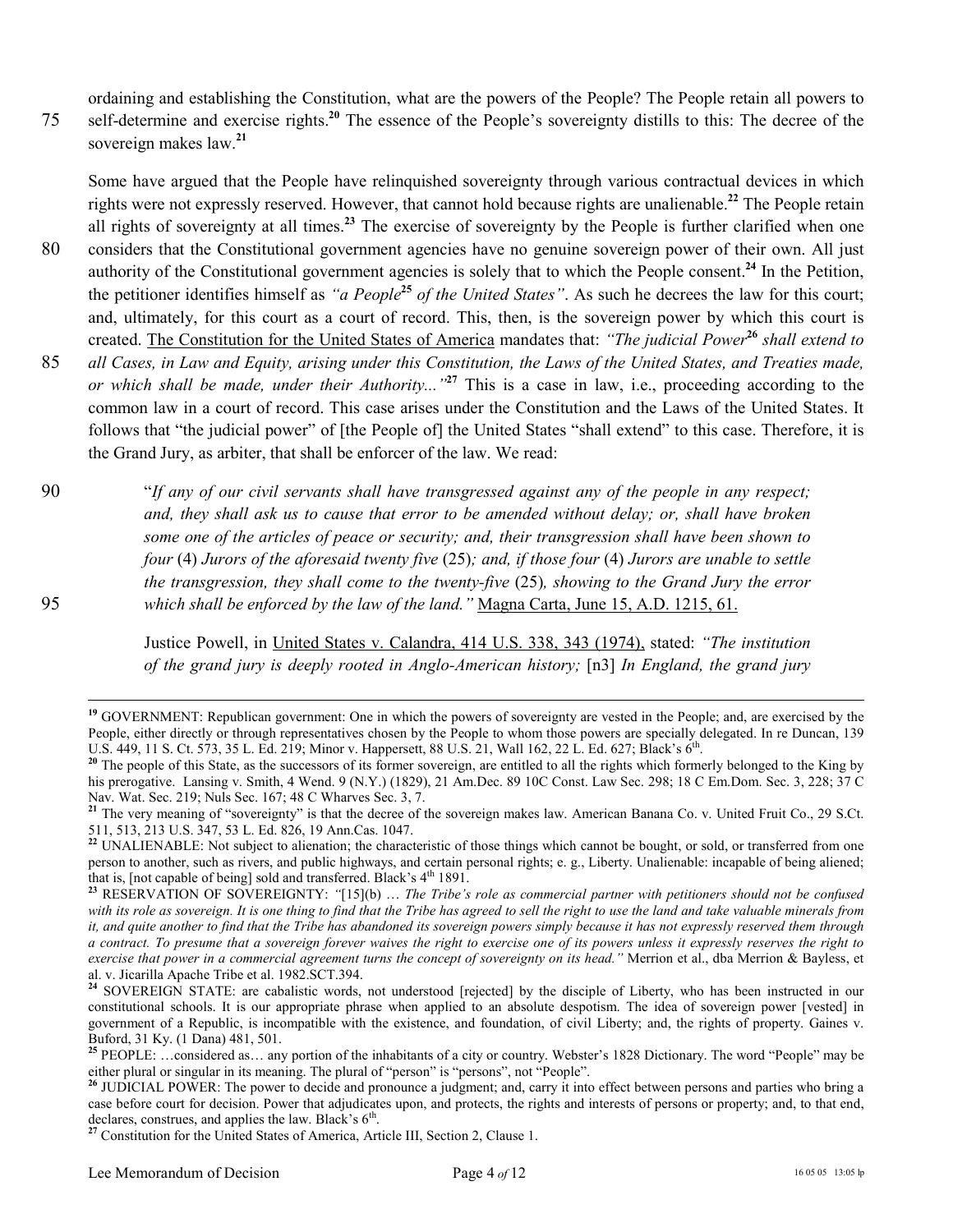[p343] *served for centuries, both as a body of accusers, sworn to discover, and present for trial, persons suspected of criminal wrongdoing; and, as a protector of citizens against arbitrary and*  100 *oppressive governmental action. In this country, the Founders thought the grand jury so essential to basic liberties, that they provided, in the Fifth Amendment, that federal prosecution for serious crimes can only be instituted by a 'presentment or indictment of a Grand Jury'."* Cf. Costello v. United States, 350 U.S. 359, 361-362 (1956). *"The grand jury's historic functions survive to this day. Its responsibilities determination whether there is probable cause to believe*  105 *a crime has been committed, and the protection of citizens against unfounded criminal prosecutions.* Branzburg v. Hayes, 408 U.S. 665, 686-687 (1972)."

**SUPERIOR COURTS ARE COURTS OF LAW:** De jure**<sup>28</sup>** courts are any duly constituted tribunal [Jury] administering the laws of the State or nation; proceeding according to the course of the common law; and, governed by its rules and principles; as contrasted with a "court of equity". 110 Court of "Law" means Court of Common Law, i.e., a court for the People CORAM IPSO REGE, which is to say BEFORE THE KING HIMSELF.

*"The decisions of a superior court may only be challenged in a court of appeal. The decisions of an inferior court***<sup>29</sup>** *are subject to collateral attack. In other words, in a superior court, one may sue an inferior court directly, rather than resort to appeal to an appellate court. The decision of*  115 *a court of record may not be appealed. It is binding on ALL other courts. However, no statutory or constitutional court, whether it be an appellate or supreme court, can second guess the judgment of a court of record. 'The judgment of a court of record, whose jurisdiction is final, is as conclusive on all the world as the judgment of this court would be. It is as conclusive on this court as it is on other courts. It puts an end to inquiry concerning the fact by deciding it.'"* Ex 120 parte Watkins, 3 Pet., at 202-203. [cited by Schneckloth v. Bustamonte, 412 U.S. 218, 255 (1973).

**THE JUDICIAL TRIBUNAL:** *"A 'court of record' is a judicial tribunal* [Jury] *having attributes and exercising functions independently of the person of the magistrate designated generally to hold it; and, proceeding according to the course of common law; its acts and proceedings being*  125 *enrolled for a perpetual memorial."* Jones v. Jones, 188 Mo. App. 220, 175 S.W. 227, 229; Exparte Gladhill, 8 Metc., Mass., 171, per Shaw, C. J. See also Ledwith v. Rosalsky, 244 N.Y. 406, 155 N.E. 688, 689.

**THE PEOPLE'S REMEDY:** *"The grand jury is not merely an investigatory body; it also serves as a protector of citizens against arbitrary and oppressive governmental action; and, must be both*  130 *independent and informed."* United States v. Calandra, 414 U.S., at 343, 94 S.Ct., at 617. Wood v. Georgia, 370 U.S. 375, 82 S.Ct. 1364, 8 L.Ed.2d 569 (1962): *"Historically, this body has been regarded as a primary security to the innocent against hasty, malicious and oppressive persecution; it serves the invaluable function in our society of standing between the accuser and the accused, whether the latter be an individual, minority group, or other, to determine whether*  135 *a charge is founded upon reason, or was dictated by an intimidating power, or by malice and personal ill will."* Id., at 390, 82 S.Ct., at 137.

 $\overline{a}$ 

<sup>&</sup>lt;sup>28</sup> De Jure: of right; legitimate; lawful; by right and just title. In this sense it is the contrary of de facto. Black's 4<sup>th</sup>.

<sup>&</sup>lt;sup>29</sup> An inferior court is a court whose judgments or decrees can be reviewed, on appeal or writ of error, by a higher tribunal, whether that tribunal be the circuit or Supreme Court. Nugent v. State, 18 Ala. 521.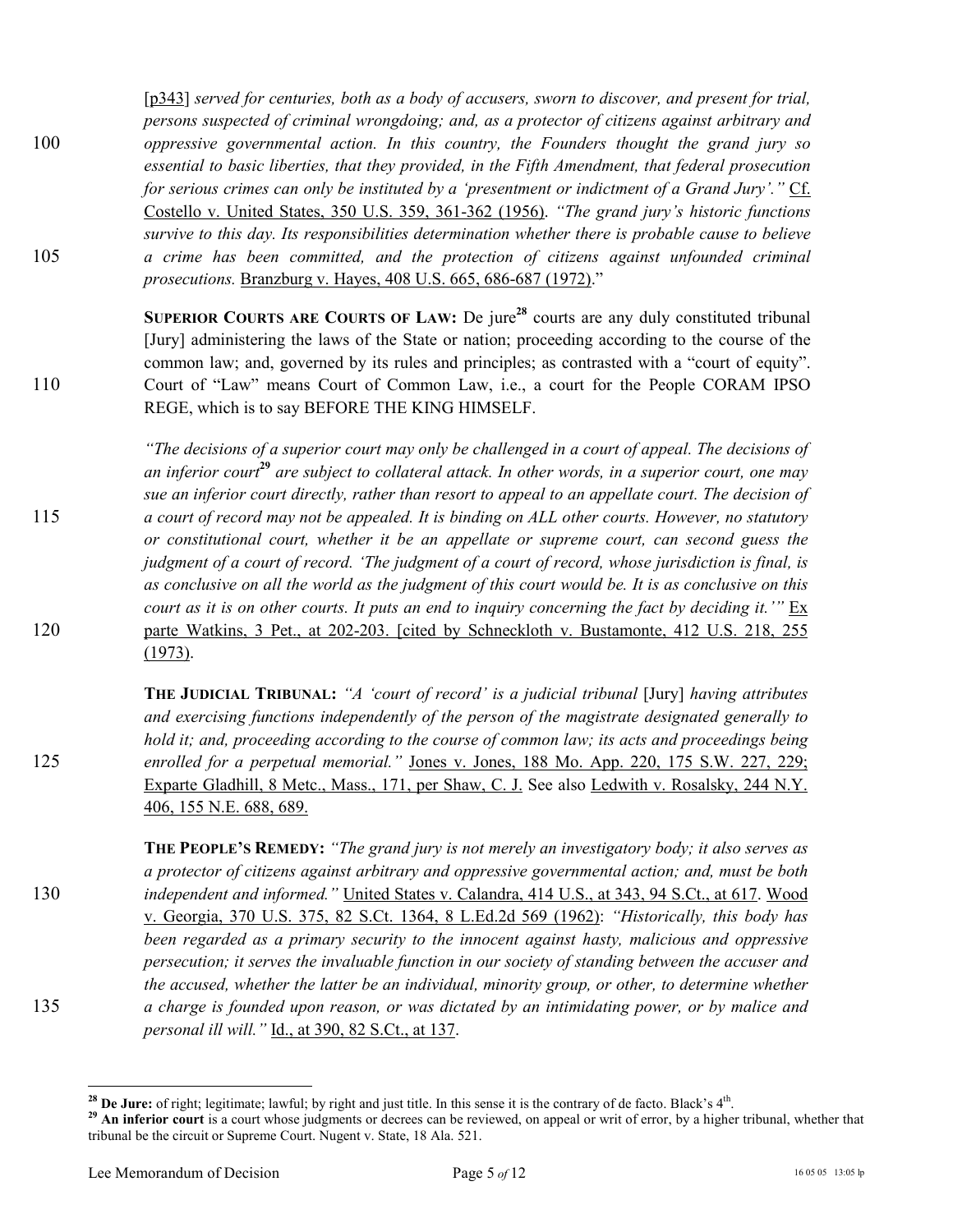## **III. EXHAUSTION OF ADMINISTRATIVE PROCEDURE**

- Ordinarily, exhaustion of state or federal administrative procedures is a requirement before a court of another 140 jurisdiction will review the proceedings of another court. This is founded upon the principle of comity.<sup>30</sup> The courts of the United States, both equity and law, and the courts of the various States both equity and law, are independent of each other.**<sup>31</sup>** Federal courts have no supervisory powers over State judicial proceedings, **<sup>32</sup>** State court systems,**<sup>33</sup>** or trial judges.**<sup>34</sup>** Thus, federal courts have no general power to correct errors of law that may occur from time to time in the course of State proceedings.**<sup>35</sup>**
- 145 However, a federal court and a State court are not foreign to each other. They form one system of jurisprudence, which constitutes the law of the land; and, should be considered as courts of the same country, having jurisdiction partly different, and partly concurrent;**<sup>36</sup>** and, as a matter of comity, one of such courts will not ordinarily determine a controversy of which another of such courts has previously obtained jurisdiction. In cases of apparent conflict between State and federal jurisdiction, the federal courts are the exclusive judges over their
- 150 iurisdiction in the matter.<sup>37</sup> That being a given, federal intervention is only proper to correct errors of constitutional dimension,**<sup>38</sup>** which occurs when a State court arbitrarily, or discriminatorily, applies State law.**<sup>39</sup>** The rule of comity does not go to the extent of relieving federal courts from the duty of proceeding promptly to enforce rights asserted under the federal Constitution;<sup>40</sup> and, all considerations of comity must give way to the duty of a federal court to accord a People of the United States his right to invoke the court's powers and process 155 in the defense or enforcement of his rights.<sup>41</sup>
- 

As to the principle of exhaustion of state remedies; the Petitioner is not founding his Petition on the principle embodied in 28 U.S.C. §2254. The basis of Petitioner's Petition is addressed in section **V. PETITION** below. However, we will address it here.

 $\overline{a}$ 

In Friske v. Collins,**<sup>42</sup>** the Court's view was that exhaustion was not a "rigid and inflexible" rule; but, could be 160 deviated from in "special circumstances". In addition to the class of "special circumstances" developed in the early history of the exhaustion rule, exhaustion was not required where procedural obstacles make theoretically

**<sup>39</sup>** Jentges v. Milwaukee County Circuit Court, C.A.Wis., 733 F. 2d 1238.

**<sup>30</sup>** JUDICIAL COMITY: *"The principle, in accordance with which, the courts of one State, or jurisdiction, will give effect to the laws and*  judicial decisions of another; not as a matter of obligation; but, out of deference and respect." Black's 4<sup>th</sup>; Franzen v. Zimmer, 35 N.Y.S. 612, 90 Hun 103; Stowp v. Bank, C.C.Me., 92 F. 96; Strawn Mercantile Co. v. First Nat. Bank, Tex. Civ. App., 279 S.W. 473, 474; Bobala v. Bobala, 68 Ohio App. 63, 33 N.E.2d 845, 849.

**<sup>31</sup>** Claflin v. Houseman, N.Y., 3 Otto 130, 93 U.S. 130, 23 L.Ed. 833.

**<sup>32</sup>** Smith v. Phillips, 102 S.Ct. 940, 455 U.S. 209, 71 L.Ed.2d 78, on remand 552 F.Supp. 653, affirmed 717 F.2d 44, certiorari denied 104 S.Ct. 1287, 465 U.S. 1027, 79 L.Ed.2d 689; Ker v. State of California, Cal., 83 S.Ct. 1623, 374 U.S. 23, 10 L.Ed.2d 726, 24 O.O.2d 201; Burrus V. Young, C.A.7 (Wis.), 808 F.2d 578; Lacy v. Gabriel, C.A.Mass., 732 F.2d 7, certiorari denied 105 S.Ct. 195, 469 U.S. 861, 83 L.Ed.2d 128; Smiths v. McMullen, C.A.Fla., 673 F.2d 1185, certiorari denied 103 S.Ct. 740, 459 U.S. 1110, 74 L.Ed.2d 961.

**<sup>33</sup>** U.S. ex rel. Gentry v. Circuit Court of Cook County, Municipal Division, First Municipal Dist., C.A.Ill., 586 F.2d 1142.

**<sup>34</sup>** Harris v. Rivera, N.Y., 102S. Ct. 460, 454 U.S. 339, 70 L.Ed.2d 530.

**<sup>35</sup>** Buckley Towers Condominium, Inc. v. Buchwald, C.A.Fla., 595 F. 2d 253.

**<sup>36</sup>** Claflin v. Houseman, N.Y., 3 Otto 130, 93 U.S. 130, 23 L.Ed. 833.

**<sup>37</sup>** Craig v. Logemann, 412 N.W.2d 857, 226 Neb. 587, appeal dismissed 108 S.Ct. 1002, 484 U.S. 1053, 98 L.Ed.2d 969.

**<sup>38</sup>** Burrus V. Young, C.A.7 (Wis.), 808 F.2d 578; Lacy v. Gabriel, C.A.Mass., 732 F.2d 7, certiorari denied 105 S.Ct. 195, 469 U.S. 861, 83 L.Ed.2d 128; Smiths v. McMullen, C.A.Fla., 673 F.2d 1185, certiorari denied 103 S.Ct. 740, 459 U.S. 1110, 74 L.Ed.2d 961;

INCONSISTENT VERDICTS: Court of Appeals erred when it directed State trial judge to provide explanation of apparent inconsistency in his acquittal of codefendant and his conviction of defendant, without first determining whether inexplicably inconsistent verdicts would be unconstitutional. Harris v. Rivera, N.Y., 102 S.Ct. 460, 454 U.S. 339, 70 L. Ed. 2d 530.

**<sup>40</sup>** Everglades Drainage Dist. v. Florida Ranch & Dairy Corp., C.C.A.Fla., 74 F.2d 914, rehearing denied 75 F.2d 1013.

**<sup>41</sup>** Carpenter Steel Co. v. Metropolitan-Edison Co., D.C.Ga., 268 F. 980.

**<sup>42</sup>** 342 U.S. 519 (1952).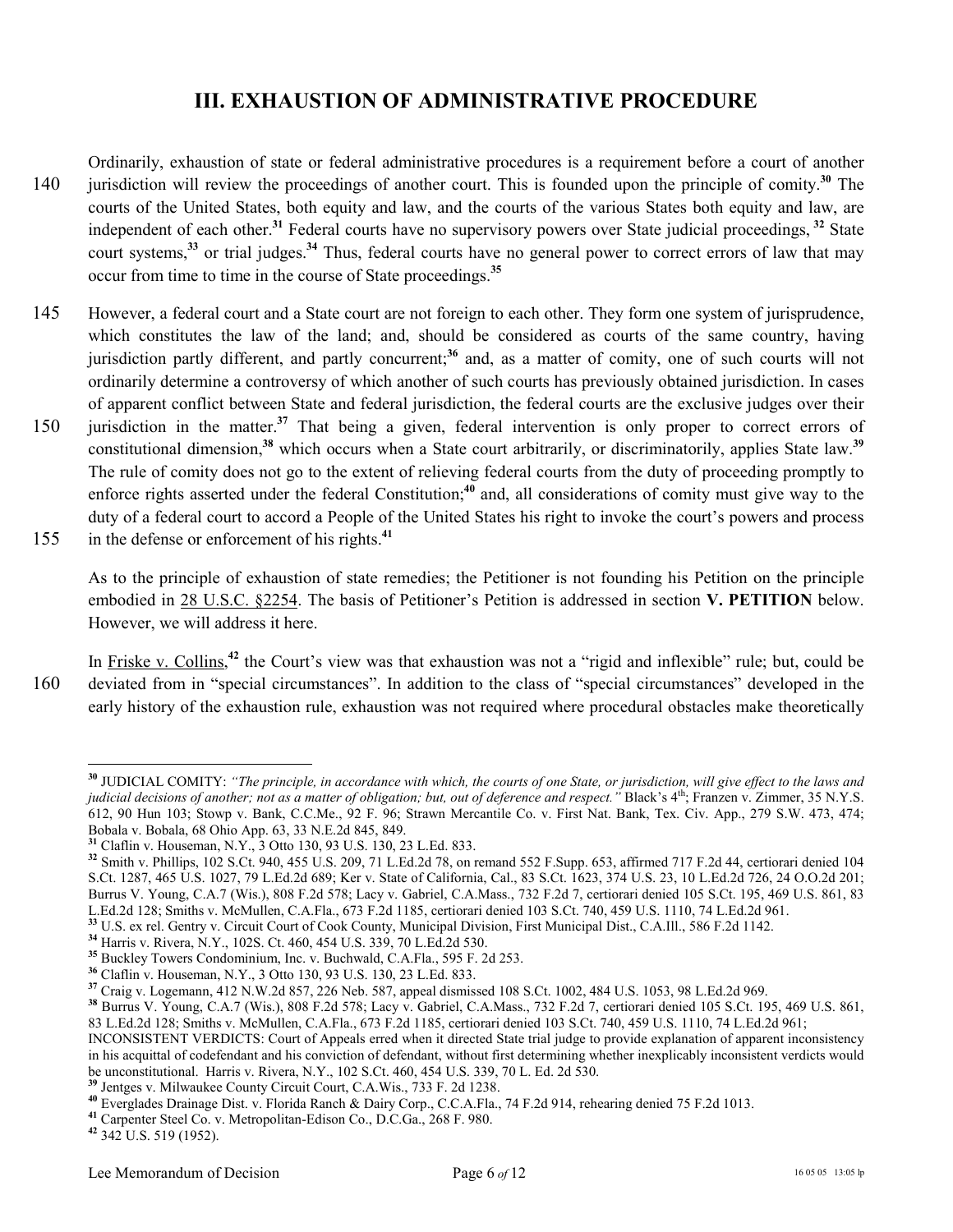available processes unavailable; where the available state procedure does not offer swift vindication of the petitioner's rights; and, where vindication of the federal right requires immediate action.**<sup>43</sup>**

- Exhaustion today is a rule rooted in the relationship between the national and State judicial systems. The rule is 165 consistent with the Writ's extraordinary character; but, it must be balanced by another characteristic of the Writ, to wit: its object of providing *"a swift and imperative remedy in all cases of illegal restraint upon personal Liberty."***<sup>44</sup>** That is, it *"is not* [a rule] *defining power but one which relates to the appropriate exercise of power."***<sup>45</sup>**
- The Court noted that where resort to State remedies has failed to afford a full and fair adjudication of the federal 170 contentions raised, either because the State affords no remedy; or, because in the particular case, the remedy afforded by State laws, proves, in practice, unavailable, or seriously inadequate; a federal court should entertain a Petition for Habeas Corpus; otherwise, a petitioner would be remediless. In such a case, the applicant should proceed in the federal district court before resorting to the Supreme Court by Petition for Habeas Corpus.**<sup>46</sup>**
- **28 U.S.C. §2243** provides as follows: Issuance of Writ; Return; Hearing; Decision. A court 175 justice or judge, entertaining an application for a Writ of Habeas Corpus, shall forthwith award the Writ; or, issue an Order directing the respondent to show cause why the Writ should not be granted; unless it appears, from the Application, that the applicant, or person detained, is not entitled thereto. The Writ, or Order to Show Cause, shall be directed to the person having custody of the person detained. It shall be returned within three (3) days; unless, for good cause, 180 additional time, not exceeding twenty (20) days, is [be] allowed.

The State has been duly served; and, the State has not made; and, apparently cares not to make a Return. This question of timeliness constitutes a special circumstance justifying deviation from the exhaustion rule. Exhaustion is not required where procedural obstacles make theoretically available processes unavailable; where the available State procedure does not offer swift vindication of the petitioner's rights; and, where vindication of

185 the federal right requires immediate action.<sup>47</sup> Until the case is resolved in the district court, the petitioner will be unable to present his claims to the State Supreme Court.**<sup>48</sup>** This delay, and lack of timeliness, is a further special circumstance. In the interim, the petitioner would be required to lose his Liberty, because of the lack of swift State vindication of his rights.**<sup>49</sup>**

190

l **<sup>43</sup>** Amsterdam, "Federal Removal and Habeas Corpus Jurisdiction", 113 U. Pa. L. Rev. 793, 893-94; Developments, "Federal Habeas Corpus", 83 Harv. L. Rev. 1038, 1097-107. Cf. Markuson v. Boucher, 175 U.S. 189 (1899) with Roberts v. LaVallee, 389 U.S. 40 (1967). **<sup>44</sup>** Price v. Johnson, 334 U.S. 266, 283 (1947).

**<sup>45</sup>** Bowen v. Johnston, 306. U.S. 19, 27 (1939). See Brennan, "Some Aspects of Federalism", 39 N.Y. U.L. Rev. 945, 957-58; Brennan, "Federal Habeas Corpus and State Prisoners", 7 Utah L. Rev. 423, 426.

**<sup>46</sup>** Ex parte Hawk, 321 U.S. 114, 118; See also Ex parte Abernathy, 320 U.S. 219 (1943); White v. Ragen, 324 U.S. 760 (1945); Wood v. Niersteimer, 328 U.S. 211 (1946).

**<sup>47</sup>** Amsterdam, "Federal Removal and Habeas Corpus Jurisdiction", 113 U. Pa. L. Rev. 793, 893-94; Developments, "Federal Habeas Corpus", 83 Harv. L. Rev. 1038, 1097-107. Cf.; Markuson v. Boucher, 175 U.S. 189 (1899) with Roberts v. LaVallee, 389 U.S. 40 (1967).

**<sup>48</sup>** Magistrate's Report (#5), filed March 7, 2003, 6:46am, p3, L3-6.

**<sup>49</sup>** Amsterdam, "Federal Removal and Habeas Corpus Jurisdiction", 113 U. Pa. L. Rev. 793, 893-94; Developments, "Federal Habeas Corpus", 83 Harv. L. Rev. 1038, 1097-107. Cf.; Markuson v. Boucher, 175 U.S. 189 (1899) with Roberts v. LaVallee, 389 U.S. 40 (1967).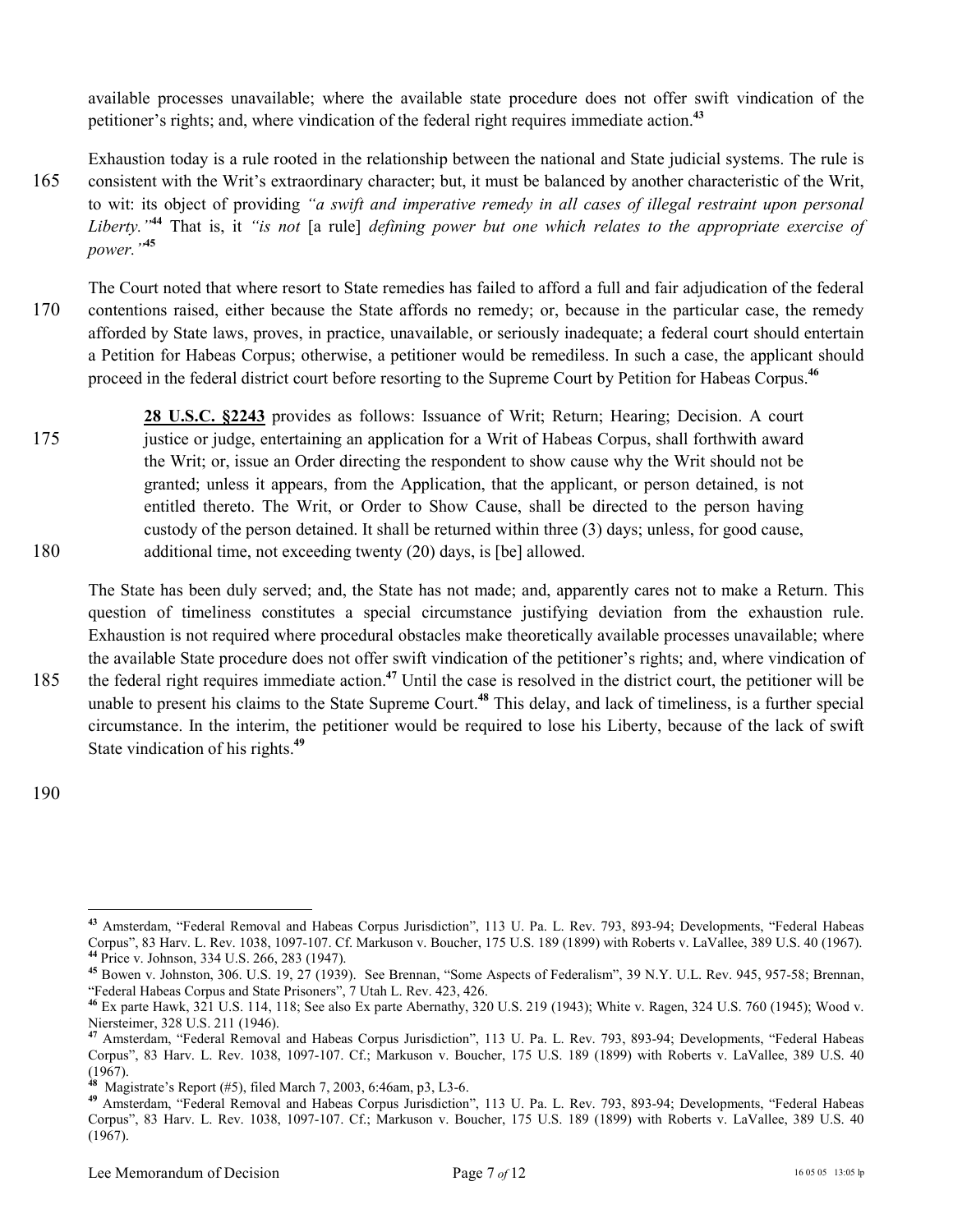## **IV. COMITY**

Comity is one court giving full faith and credit to the judicial proceedings of another court, provided that such 195 proceedings do not violate its own rules. Though comity is not mandated, it is encouraged by The Constitution for The United States, Article IV, Section 1.**<sup>50</sup>** However, comity does not mean that one court involuntarily gives up its jurisdiction to another court. Comity does not mean that one court must respect the improprieties of another court. Comity does not mean that one court must submit to the whim of another court. Further, comity cannot enter the equation when the question before the courts concerns which of the two courts has jurisdiction 200 regarding the vindication of the rights of the Petitioner. The protection of the Petitioner's rights from encroachment by the State is the innate responsibility of the federal courts.

In the United States, Habeas Corpus exists in two forms: Common Law and Statutory. The Petitioner has chosen Habeas Corpus at common law in a court of record. The Constitution for the United States of America acknowledges the Peoples' right to the common law of England as it was in 1789. What is that common law? It 205 does not consist of absolute, fixed and inflexible rules; but, broad and comprehensive principles based on justice, reason, and common sense...**<sup>51</sup>**

The common law is also the Magna Carta,**<sup>52</sup>** as authorized by the Confirmatio Cartarum, if the accused so demands.**<sup>53</sup>** The Confirmatio Cartarum succinctly says, *"... our justices, sheriffs, mayors, and other ministers,*  which, under us have the laws of our land to guide, shall allow the said charters pleaded before them, in 210 *judgment in all their points; that is, to wit, the Great Charter as the common law and the Charter of the forest, for the wealth of our realm."***<sup>54</sup>** In other words, the King's men must allow the Magna Carta to be pleaded as the common law if the accused so wishes it.

Magna Carta says, *"Henceforth the Writ which is called Praecipe shall not be served on anyone for any holding so as to cause a free man to lose his court."***<sup>55</sup>** In this case, the free man's court is the court of record of the 215 petitioner, as above entitled. The Constitution for the United States of America, Article III, Section 2 Clause 1, says, *"The judicial Power shall extend to all Cases, in Law and Equity, arising under this Constitution, the Laws of the United States..."* The judicial power is thusly extended to this Habeas Corpus case at law in the aboveentitled court of record.

The above-entitled court of record, invoking the extension of the judicial power of the United States upon a case 220 in law, is proceeding according to the common law as sanctioned by the Constitution; and, considering the matter that has arisen under the Constitution and laws of the United States. As stated above, the rule of comity does not go to the extent of relieving federal courts from the duty of proceeding promptly to enforce rights asserted under the federal Constitution;**<sup>56</sup>** and, all considerations of comity must give way to the duty of a federal court to accord a citizen of the United States his right to invoke the court's powers and process in the defense or enforcement of his rights.**<sup>57</sup>** 225

 $\overline{a}$ 

**<sup>50</sup>** Full Faith and Credit shall be given in each State to the public Acts, Records and Judicial proceedings of every other State. And, the Congress may, by general Laws, prescribe the Manner in which such Acts, Records and Proceedings shall be proved; and, the Effect thereof. Constitution for the United States of America, Article IV, Section 1.

**<sup>51</sup>** Miller v. Monsen, 37 N.W.2d 543, 547, 228 Minn. 400.

**<sup>52</sup>** June 15, 1215, King John I.

**<sup>53</sup>** November 5, 1297, King Edward I.

**<sup>54</sup>** Confirmatio Cartarum, Article I, Clause 3.

**<sup>55</sup>** Magna Carta, Article 34.

**<sup>56</sup>** Everglades Drainage Dist. v. Florida Ranch & Dairy Corp., C.C.A.Fla., 74 F.2d 914, rehearing denied 75 F.2d 1013.

**<sup>57</sup>** Carpenter Steel Co. v. Metropolitan-Edison Co., D.C.Pa., 268 F. 980.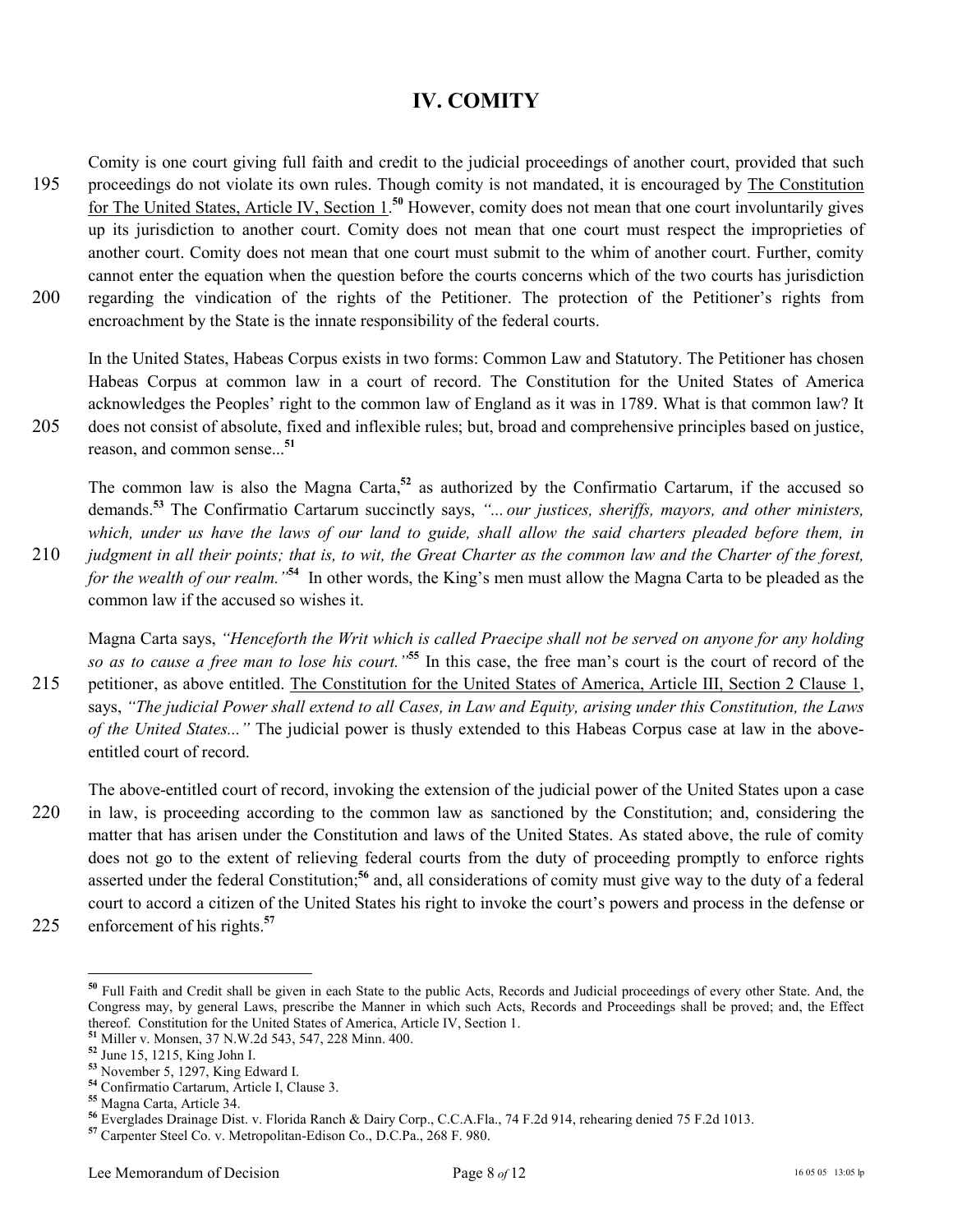This court accepts the duty obligation to proceed promptly to enforce rights asserted under the federal Constitution. Thus, this court has the subject matter jurisdiction to examine, and act, upon the Petition for Habeas Corpus. Further, the parties were duly served personally with a copy of the Petition and the Writ of Habeas Corpus thus this court has "in personam jurisdiction".

230

### **V. PETITION**

Title 28 of the United States Code**<sup>58</sup>** acknowledges that it is not the responsibility of the Petitioner to know by what claim or authority the State acts; but, that the Petitioner may inquire as to the cause of the restraint. 235 Petitioner has requested an inquiry into the cause of restraint; but, none of the respondents has returned any statement of cause of the restraint. Therefore, this court may presume that there is neither legal nor lawful cause of restraint.

Petitioner has isolated five (5) points upon which he bases his Petition:

- A. The lack of cause of the restraint
- 240 B. The lack of jurisdictional basis of the restraint
	- C. Prosecutorial vindictiveness
	- D. Reasonable apprehension of restraint of Liberty
	- E. Strict compliance with statutory requirements
	- F. Diminishment of rights
- 245 Because the respondents have made no Return, this court must rule solely upon the evidence before it, as provided by the Petitioner. Seneca wrote, *"He who decides a case with the other side unheard, though he decide justly, is himself unjust."***<sup>59</sup>** Mindful of the wisdom of Seneca, we proceed.

This court has taken judicial notice of the Federal Rules of Civil Procedure, Title 28, United States Code, insofar as it is not repugnant to the common law. F.R.C.P. Rule 55 regarding default<sup>60</sup> is applied here.<sup>61</sup> The record 250 shows that the *Petition* was filed; a *Writ of Habeas Corpus to Show Cause* issued; the *Petition* and *Writ* were

 $\overline{a}$ **<sup>58</sup>** 28 U.S.C. §2242 states in part: Application for a Writ of Habeas Corpus... shall allege the facts concerning the applicant's commitment or detention, the name of the person who has custody over him, and by virtue of what claim or authority, if known. **<sup>59</sup>** Seneca's *Medea*.

**<sup>60</sup>** Federal Rules of Civil Procedure, Rule 55. Default: (a) Entry. When a party against whom a Judgment for Affirmative Relief is sought, has failed to plead, or otherwise defend, as provided by these rules; and, that fact is made to appear [has been brought before the court] by Affidavit or otherwise, the clerk shall enter the party's Default. (b) Judgment: Judgment by Default may be entered as follows: (1) By the Clerk: When the plaintiff's claim against a defendant is for a sum certain, or for a sum which can, by computation, be made certain, the clerk, upon request of the plaintiff, and upon Affidavit of the amount due, shall enter Judgment for that amount and costs, against the defendant, if the defendant has been defaulted for failure to appear, and is not an infant or incompetent person. (2) By the Court: In all other cases, the party entitled to a Judgment by Default, shall apply to the court therefor; but, no Judgment by Default shall be entered against an infant, or incompetent person, unless represented in the action by a general guardian, committee, conservator, or other such representative, who has appeared therein. If the party against whom Judgment by Default is sought, has appeared in the action, the party, or, if appearing by representative, the party's representative, shall be served with written Notice of the Application for Judgment at least three (3) days prior to the Hearing on such Application. If, in order to enable the court to enter Judgment; or, to carry it into effect; it is necessary to take an account, or to determine the amount of damages, or to establish the truth of any averment by evidence, or to make an investigation of any other matter; the court may conduct such Hearings; or, Order such references, as it deems necessary and proper; and, shall accord a right of trial by jury to the parties, when, and as required, by any statute of the United States. (c) Setting Aside Default: For good cause shown, the court may set aside an Entry of Default; and, if a Judgment by Default has been entered, may likewise set it aside, in accordance with Rule 60(b).

**<sup>61</sup>** Courts of record have an inherent power, independently of statutes, to make rules for the transaction of business. 1 Pet. 604, 3 Serg. & R. Penn. 253; 8 id. 336, 2 Mo. 98.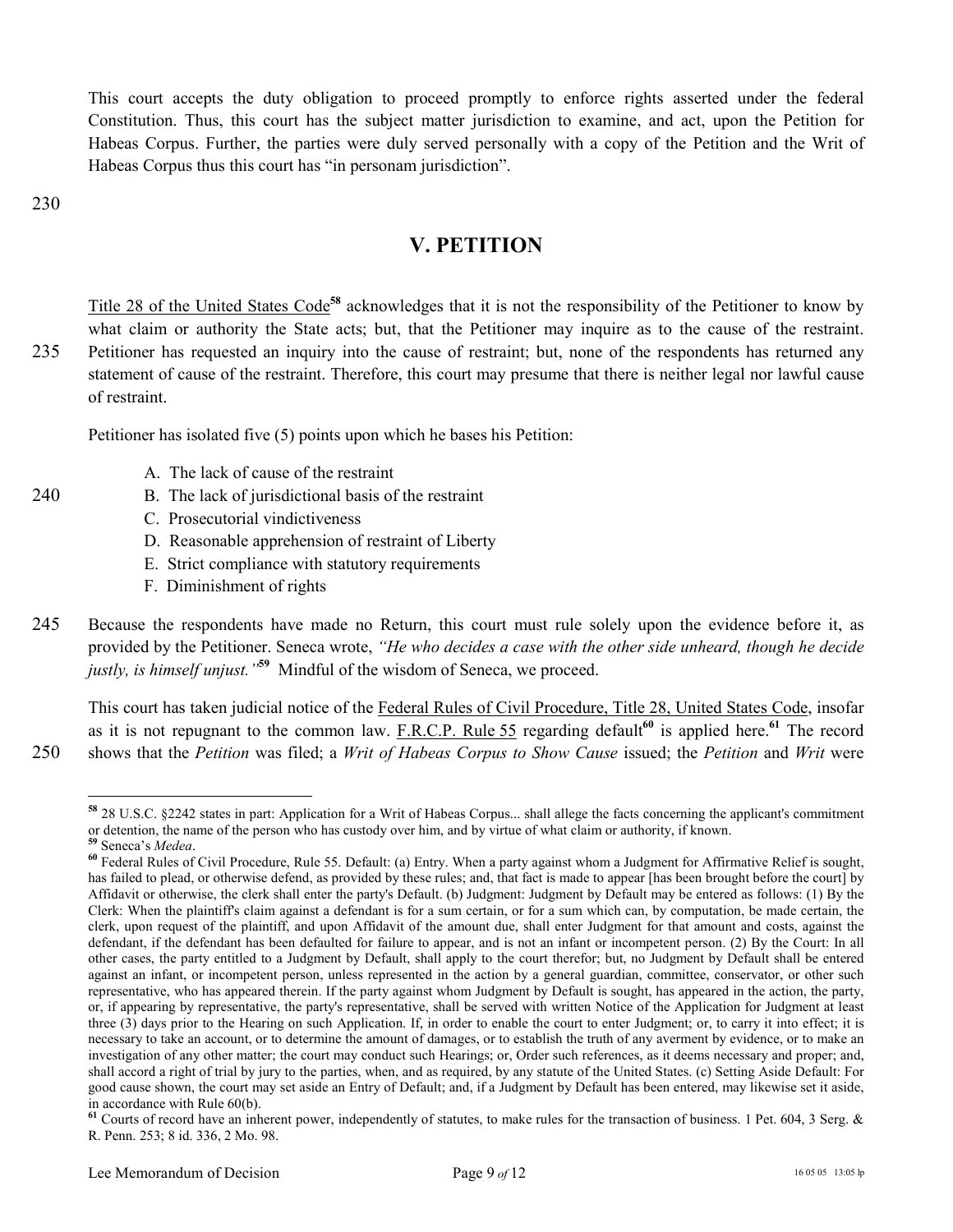duly served upon the respondents; no Return was filed; a *Notice of Default* was filed. So, no claim may be made that the State court was unaware of this court's proceedings; nor, may the respondents claim they were unaware of the consequences for failure to make a Return on the *Writ of Habeas Corpus*. Simply stated: the parties against whom a Judgment for Affirmative Relief is sought, have failed to plead or otherwise defend, as provided 255 by these rules; and, that fact has been brought before the court by Affidavit in accordance with F.R.C.P. Rule 55(a).

## **VI. FINDINGS OF FACT**

### 260 **THEREFORE, BASED UPON THE RECORD BEFORE THIS COURT:**

### **THE COURT FINDS THAT:**

- (1) David Paul Lee is People as contemplated in the Preamble of the Constitution for the United States of America.
- 265 (2) This above-entitled court is a court of record.
	- (3) All respondents were duly served; and, court personnel were apprised of the Petitioner's claims and the Writ; all respondents had full Notice and fair opportunity to argue their cause; and, respondents did not argue their cause.
	- (4) The respondents have not presented any legal or lawful cause of the restraint of David Paul Lee.
- 270 (5) The respondents have not presented any jurisdictional basis for the restraint of David Paul Lee. The court of the respondents did not fulfill the duty to determine whether it has jurisdiction in order for the exercise of jurisdiction to constitute a binding Decision.
	- (6) The respondents have not presented any evidence to prove the absence of prosecutorial vindictiveness by the respondents against David Paul Lee.
- 275 (7) David Paul Lee has a reasonable apprehension of future restraint of Liberty arising from the same facts.
	- (8) Strict compliance with statutory requirements was not met by the respondents.
	- (9) David Paul Lee has suffered an unlawful and illegal diminishment of rights.

### 280

## **VII. CONCLUSIONS OF LAW**

### **FURTHER, THE COURT CONCLUDES THAT:**

- (1) This above entitled court, has the sovereign authority to proceed as a court of record with jurisdiction to act in the instant case and subject matter.
- (2) Because all respondents were duly served; and, court personnel were apprised of the Petitioner's *Petition* 285 and *Writ*; and, because all respondents had full Notice and fair opportunity to argue their cause; and, did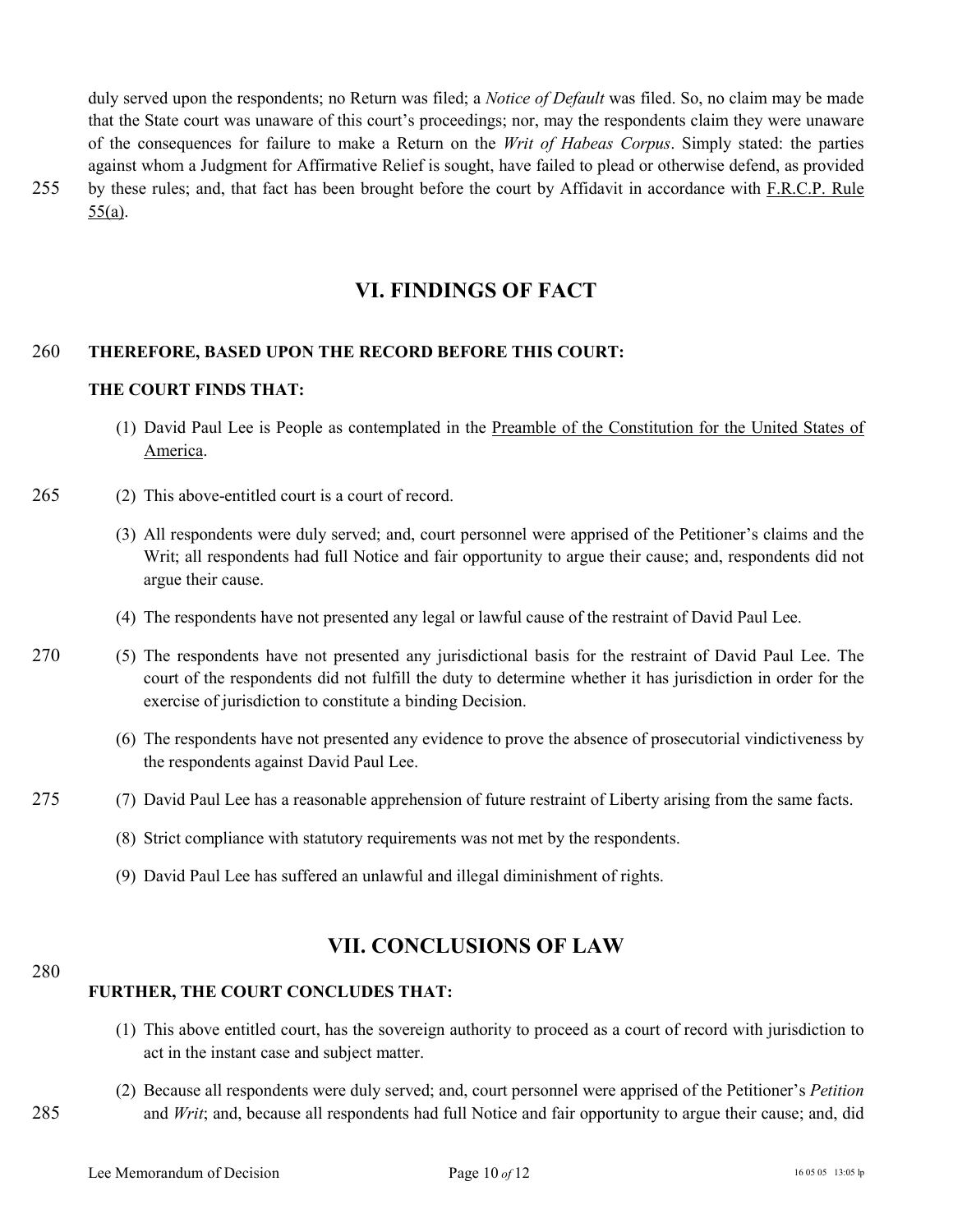not so do; and, because none of the aforementioned persons made a Return, Objection, or Motion, the above-entitled court has acquired "in personam jurisdiction" of each of the respondents.

- (3) Because the respondents have not presented any legal or lawful cause of, or any jurisdictional basis for the restraint of David Paul Lee, the respondents do not have any legal or lawful cause against or 290 jurisdiction over David Paul Lee.
	- (4) Because the respondents have not presented any evidence to prove the absence of prosecutorial vindictiveness by the respondents against David Paul Lee; and, because the burden of proof is upon the respondents when evidence of prosecutorial vindictiveness has been presented, as a matter of law the respondents have committed prosecutorial vindictiveness against David Paul Lee and Robert Bristow.
- 295 (5) Strict compliance with statutory requirements were not met by the respondents, David Paul Lee was denied due process, there is a reasonable probability that he/she/they will be denied due process, and there is a reasonable probability that David Paul Lee will be subjected to future restraint of Liberty arising from the same facts.
- (6) Because David Paul Lee has suffered an unlawful and illegal diminishment of rights David Paul Lee will 300 very likely continue to be subjected to further unlawful and illegal diminishment of rights if not immediately released.
- (7) It has become clear to this Grand Jury Investigative Body that the Court has taken advantage through undue influence<sup>62</sup> of its victims by manipulating peoples' free will for money and is thereby guilty of common barratry<sup>63</sup>, maintenance<sup>64</sup> and Champerty<sup>65</sup>. Since this problem has been found in many courts 305 in America we have concluded the courts guilty of racketeering.

## **VIII. CONCLUSION SUMMARY**

The respondents, namely Village, Town, City, County, State or Federal governments, Judge Jim L. Fun, 310 Washington County Deputy Sheriff McLaughlin, Washington County Sheriff Pat Garrett, District Attorney Bob Hermann, Oregon Attorney General Ellen F. Rosenblum, by their Default (their failure to Return the Writ of Habeas Corpus), have failed to prove their jurisdiction; therefore, they each and all of them shall abate at law all proceedings in and relating to Washington County Circuit Court, de facto, Case No. C152959CR.2.

 $\overline{a}$ **<sup>62</sup> UNDUE INFLUENCE:** Any improper or wrongful constraint, machination or urgency of persuasion whereby the will of a person is overpowered; and, he is induced to do or forbear an act which he would not do or would do if left to act freely. Powell v. Betchel, 340 Ill. 330, 172 N.E. 765, 768. Influence which deprives person influenced of free agency; or, destroys freedom of his will; and, renders it more the will of another than his own. Conner v. Brown, Del., 3 A.2d 64, 71, 9 W.W.Harr. 529; In re Velladao's Estate, 31 Cal.App.2d 355, 88 P.2d 187, 190.

<sup>&</sup>lt;sup>63</sup> **BARRATRY:** In criminal law; also spelled "Barretry". The offense of frequently exciting and stirring up quarrels and suits, either at law or otherwise. 4 Bla.Com. 134; State v. Batson, 220 N.C. 411, 17 S.E.2d 511, 512, 513; "Common barratry is the practice of exciting groundless judicial proceedings." Pen. Code Cal. §158; Lucas v. Pico, 55 Cal. 128; Corn. v. McCulloch, 15 Mass. 229; Ex parte McCloskey, 82 Tex.Cr.R. 531, 199 S.W. 1101, 1102.

**<sup>64</sup> MAINTENANCE:** Consists in maintaining, supporting or promoting the litigation of another. "Act of maintaining, keeping up, supporting; livelihood; means of sustenance." Federal Land Bank of St. Louis v. Miller, 184 Ark. 415, 42 S.W. 2d 564, 566.

**<sup>65</sup>** CHAMPERTY: A bargain to divide the proceeds of litigation between the owner of the liquidated claim and a party supporting or enforcing the litigation. Draper v. Lebec, 219 Ind. 362, 37 N.E.2d 952, 956; A bargain by a stranger with a party to a suit by which such third person undertakes to carry on the litigation at his own cost and risk in consideration of receiving, if successful, a part of the proceeds or subject sought to be recovered. Small v. Mott, 22 Wend., N.Y., 405; Gilman v. Jones, 87 Ala. 691, 5 So. 785, 7 So. 48, 4 L.R.A. 113; Jamison Coal & Coke Co. v. Goltra, C.C.A.Mo., 143 F.2d 889, 895, 154 A.L.R. 1191; The purchase of an interest in a thing in dispute with the object of maintaining and taking part in the litigation. 7 Bing. 378.